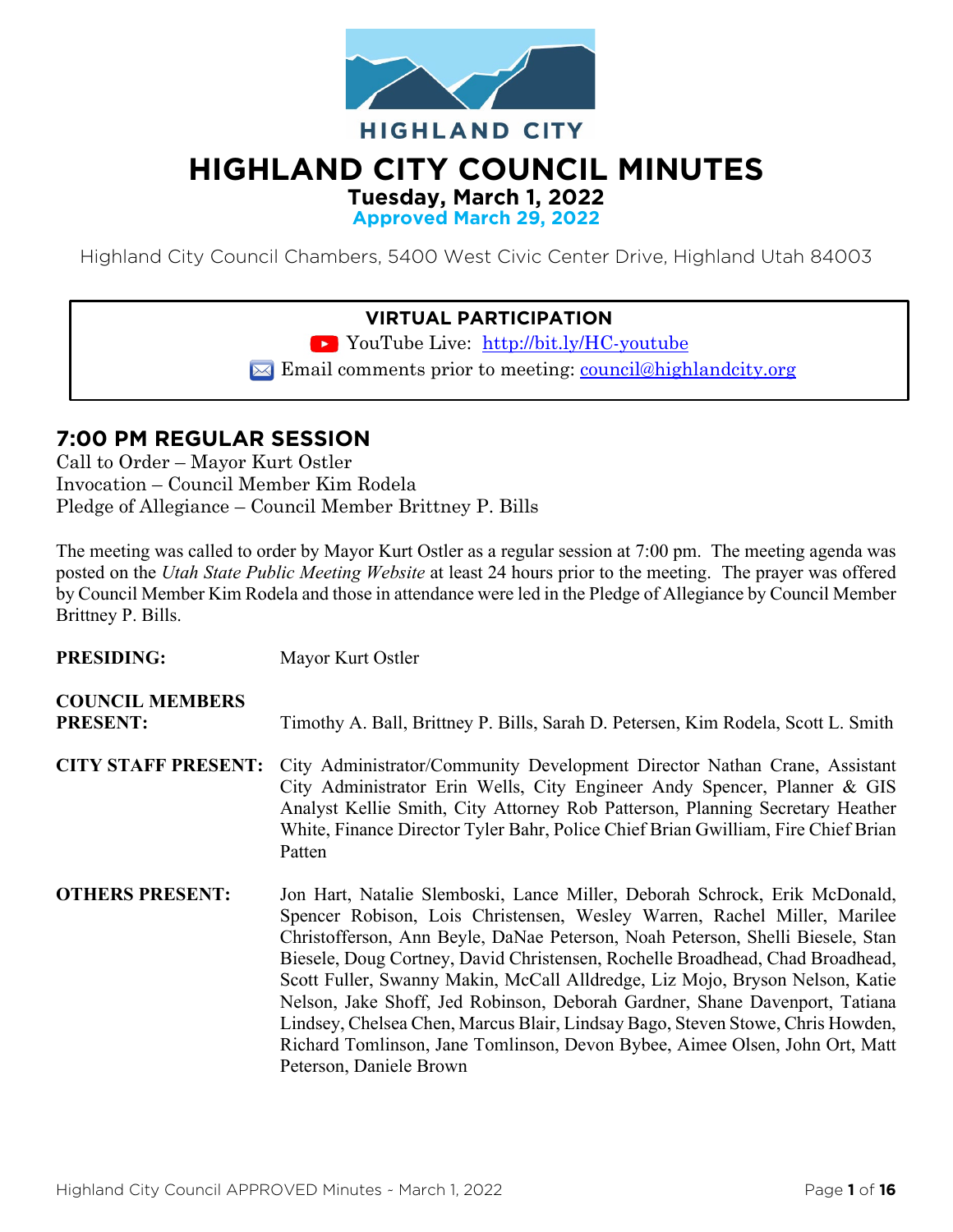## **1. UNSCHEDULED PUBLIC APPEARANCES**

Please limit comments to three minutes per person. Please state your name.

Swaney Makin addressed a recent proposal to allow a rehabilitation center in the community; her career path and passion is in-home day care, and the proposed rehabilitation center would be next door to her home. She expressed concern about the safety of the children she cares for. She knows this type of service is important, but it may be appropriate in another location. She understands that there are rights afforded to rehabilitation centers, but she would also like the Council to consider the rights of daycare providers and young children.

Spencer Robinson addressed the agenda item dealing with amendments to the General Plan; it is envisioned that the Plan will be a vital living document that will serve the City for up to 10 years. It is recommended that no General Plan amendments be considered for a period of one year following the date of adoption of the Plan. Amending the Highland City General Plan should not be taken lightly; a great deal of effort, time, consideration, and commitment has gone into the creation of the current Plan for it to be a trusted document, all proposals to amend it should be reviewed and evaluated from the perspective of how it will impact the greater community. He recommended that General Plan amendments only be considered semi-annually at special meetings devoted entirely to that process. This will assure that sufficient time is afforded to consideration of the proposal and that the General Plan will not be compromised due to haste or inadequate information.

Lance Miller stated he works with the Lone Peak Mountain Bike Team and other teams in the area; he knows the Council is working on issues relating to access of bike trails in the community and advised that there are about 800 to 900 kids that will begin practicing on June 1. They need access to the trail so that they are not forced to ride on dangerous roads. He offered a temporary solution to gaining access to the trailhead that is located on Highland City property; this could be accomplished by moving fences or extending the trail. He indicated Draper City has expressed they are willing to grant access to Highland if something can be done to get around the Blue Bison property. He stated that the bike team and those that support it would be willing to help make improvements to the trail system. Mayor Ostler asked that Mr. Miller leave his contact information with staff to follow up on those offers of help.

Ricky Tomlinson also addressed a recent proposal to build a rehabilitation center in the City; he is also opposed to the project and would not feel comfortable with the use being located in his neighborhood.

Jane Tomlinson stated she lives two houses away from the property where the rehabilitation center would be located; she understands that those living in the home would not be required to submit to a background check, which means that there may be people with violent tendencies living there. She stated that she is not discriminating against the use; rather, she feels that the use violates City Code as there are not safety controls in place to regular operation of a rehabilitation center in Highland City. She added that the City Code explicitly states that no more than eight children are allowed in a home day-care, and she wondered why nine adults would be allowed for a rehabilitation center. She added she feels that this business would put Ms. Makin's day care out of business and the City should compensate her for that impact. She added that the City should also pay for her home so she can relocate away from the rehabilitation center. She stated that there are great concerns related to parking associated with the use.

Doug Courtney addressed the agenda item dealing with changes to title six of the City Code relating to animals; he is totally in favor of changing vaccination standards and eliminating the puppy license, but he would like to encourage the Council to reduce the total number of cats and dogs residents can have in their home; at present, someone living in a 1,000 square foot townhome to have three large dogs and three large house cats, but someone living in a 3,000 square foot detached home would not be able to keep four small dogs. He stated that makes no sense to him; zoning regulations recognize that different lot sizes can support a different number of animals, but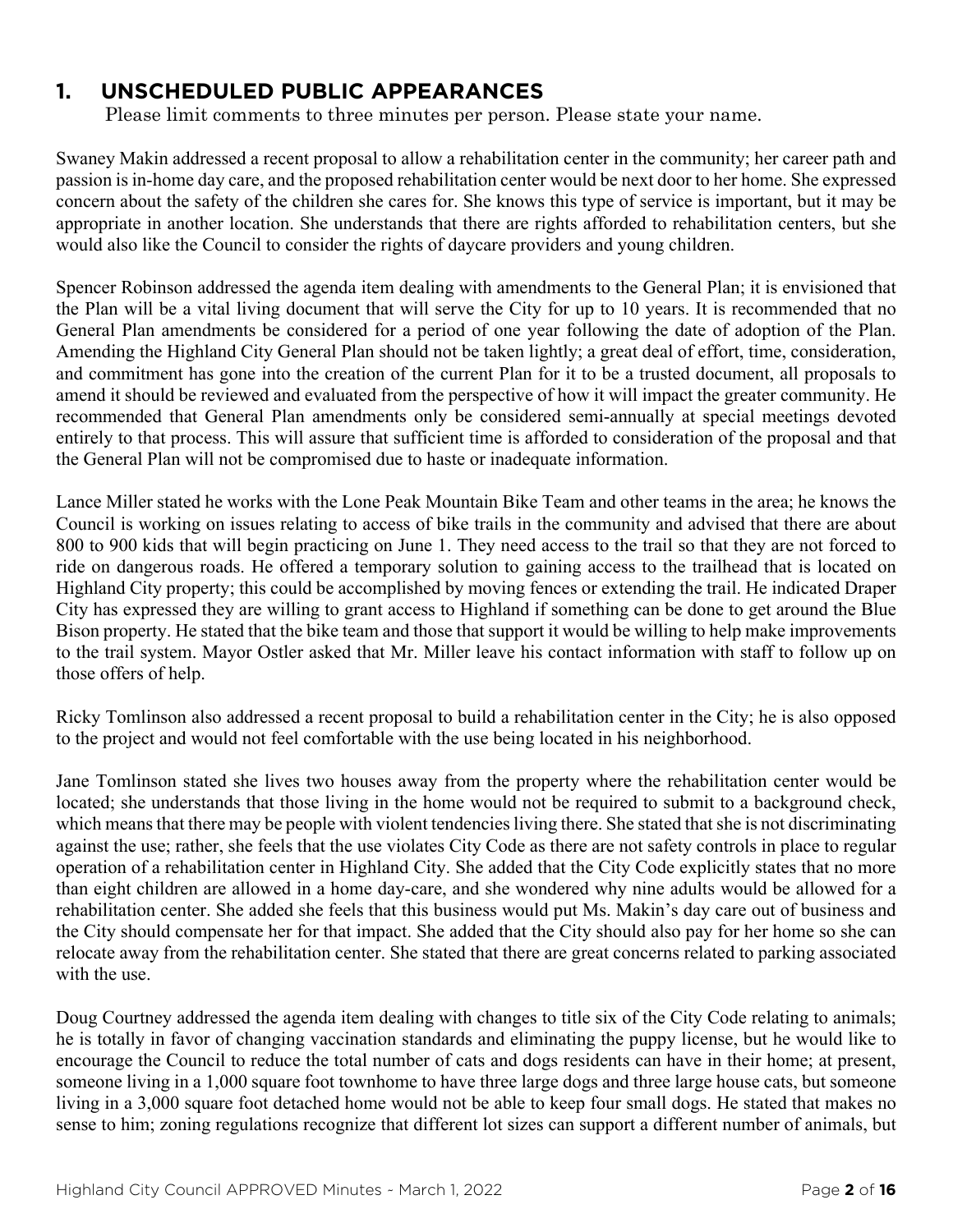it does not provide an appropriate ratio for dogs. It would be easier to consider complexity that takes into consideration the appropriate number of animals for dwellings of different square footages.

### **3. CONSENT ITEMS** *(5 minutes)*

Items on the consent agenda are of a routine nature or have been previously studied by the City Council. They are intended to be acted upon in one motion. Council members may pull items from consent if they would like them considered separately.

- **a. Approval of Meeting Minutes** *Administrative – Stephannie Cottle, City Recorder* Regular City Council Meeting – February 1, 2022
- **b. Final Plat: Featherstone Drive** *Administrative – Kellie Smith, Planner & GIS Analyst* The City Council will consider a request by Boyer Ridgeview Commercial, LC for final plat approval for 2.19 acres for the purpose of building Featherstone Drive located west of North County Blvd connecting 10100 N to Canal Blvd. The Council will take appropriate action.
- **c. Resolution: 2022 Mountainland Pre-Disaster Hazard Mitigation Plan** *Administrative – Nathan Crane, City Administrator/Community Development Director* The City Council will consider the approval of a resolution adopting the 2022 Mountainland Association of Government Pre-Disaster Hazard Mitigation Plan for Summit, Utah, and Wasatch Counties. The City Council will take appropriate action.

Mayor Ostler indicated item C needs to be pulled from the consent agenda as the Plan was not completed prior to tonight's meeting.

*Council Member Kim Rodela MOVED to approve consent items 3a and 3b.*

*Council Member Scott L. Smith SECONDED the motion.*

*The vote was recorded as follows:*

| Council Member Timothy A. Ball   | Yes |
|----------------------------------|-----|
| Council Member Brittney P. Bills | Yes |
| Council Member Sarah D. Petersen | Yes |
| Council Member Kim Rodela        | Yes |
| Council Member Scott L. Smith    | Yes |

*The motion passed 5:0.* 

**5. ARCHITECTURAL APPROVAL: BANK OF AMERICA** *Administrative – Kellie Smith, Planner/GIS Analyst*

The City Council will consider a request by Judy Yam on behalf of MNG Highland I LLC, for architectural approval for a remodel of a retail building located at approximately 5384 W 11000 N. The City Council will take appropriate action.

Planner/GIS Analyst Smith reported a Development Agreement for the Highland Marketplace subdivision was entered into on April 24, 2007. This agreement outlines architecture, landscaping, lighting, and signage of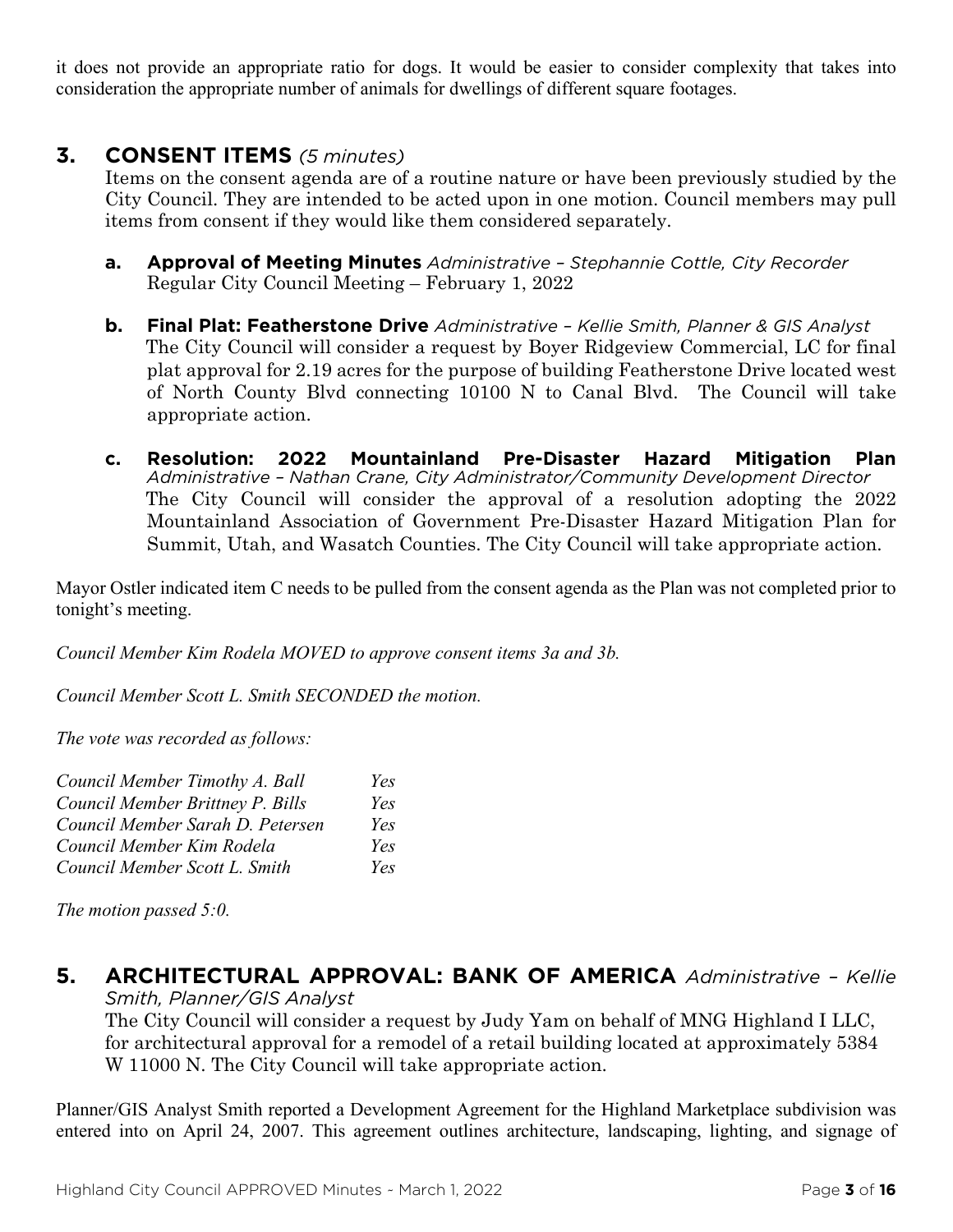Highland Marketplace. The development agreement established an architectural theme for the site. The proposed architectural plan is for a 2,748-square foot retail building located at approximately 5384 W 11000 N. The property is designated as Mixed Use on the General Plan Land Use Map and the site is zoned Commercial Retail (CR). In the CR Zone, the City Council is the approval body for an architectural plan, after receiving a recommendation from the Planning Commission. Consideration of the architectural elevations is limited to compliance with existing development standards and regulations found in Article 4.35 of the Development Code and the applicable development

agreement. She summarized the applicant's request as follows:

- 1. The applicant is requesting site plan and architectural plan approval for a 2,748- square foot retail building. The remodel adds approximately 415 square feet to the existing building.
- 2. The architectural plan includes a color theme of greys, white, and brown. The materials being proposed are metal with 3 different finishes, and painted stucco.
- 3. No changes are being proposed to vehicular access, the drive-thru, parking, or hours of operation.

The Planning Commission considered the request for architectural approval on February 22, 2022. The interpretation of "earth tones" as stated in the Development Code was discussed. The majority of the Commissioners agreed that arctic white is not considered an earth tone. There was also concern regarding the possible reflectiveness of the metal siding. The Planning Commission voted 5:2 to recommend approval of the proposed architectural plans with the following stipulations:

- 1. Development of the site shall comply with the building elevations dated February 1, 2022 except as modified by these stipulations.
- 2. All signage shall require a separate permit and meet the requirements of the Development Code.
- 3. Final building plans shall be reviewed and approved by the Building Official. The site shall meet all requirements of the Building Official.
- 4. The arctic white satin finish be changed to an earth tone.
- 5. The siding be a non-reflective surface.

Staff has found that with the recommended stipulations, the proposed architectural elevations appear to meet the following fundings: it is consistent with the Highland City Development Code, and it is compatible with existing and future development within the CR Zone.

Council Member Smith noted current development trends include a modern farmhouse theme and he asked if the applicant is objecting to using earth tones rather than white in their project. Ms. Smith answered no but indicated that they would like to use the signature colors that are considered part of their corporate branding. Council Member Rodela indicated she feels that white can be considered an earth tone and she wants to allow development that is in line with current trends; she is comfortable approving the applicant's request.

#### *Council Member Scott L. Smith MOVED that the City Council accept the findings and approve the proposed architectural elevations subject to the five (5) following stipulations recommended by the Planning Commission.*

- *1. Development of the site shall comply with the building elevations dated February 1, 2022 except as modified by these stipulations.*
- *2. All signage shall require a separate permit and meet the requirements of the Development Code.*
- *3. Final civil engineering plans shall be reviewed and approved by the City Engineer. The site shall meet all requirements of the City Engineer.*
- *4. The arctic white satin finish be changed to an earth tone.*
- *5. The siding be a non-reflective surface.*

*No second. Motion failed.*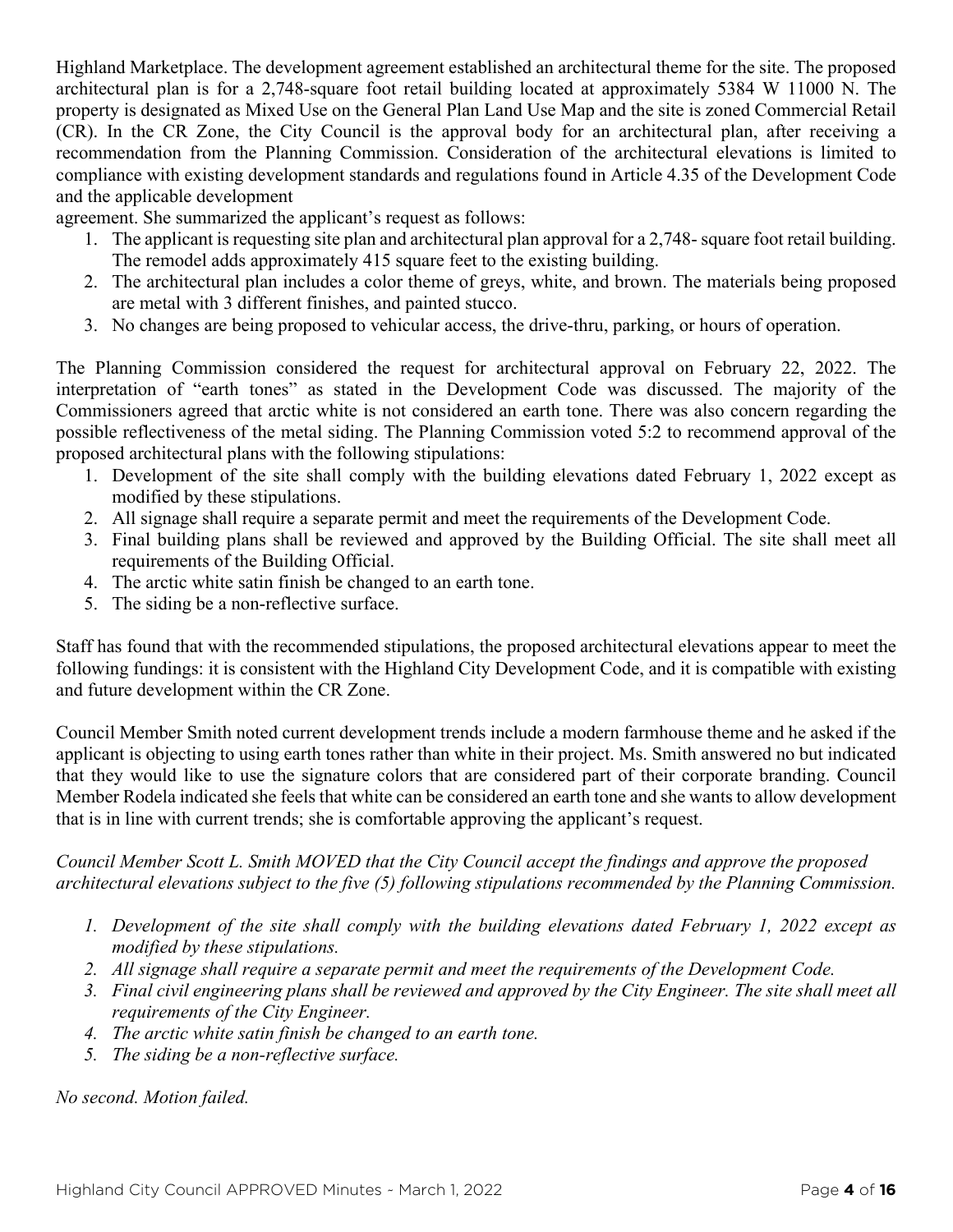*Council Member Sarah D. Petersen MOVED that the City Council accept the findings and APPROVE the proposed architectural elevations subject to the first three (3) following stipulations recommended by the Planning Commission.*

- *1. Development of the site shall comply with the building elevations dated February 1, 2022 except as modified by these stipulations.*
- *2. All signage shall require a separate permit and meet the requirements of the Development Code.*
- *3. Final civil engineering plans shall be reviewed and approved by the City Engineer. The site shall meet all requirements of the City Engineer.*

*Council Member Kim Rodela SECONDED the motion.*

*The vote was recorded as follows:*

| Council Member Timothy A. Ball   | Yes       |
|----------------------------------|-----------|
| Council Member Brittney P. Bills | Yes       |
| Council Member Sarah D. Petersen | Yes       |
| Council Member Kim Rodela        | Yes       |
| Council Member Scott L. Smith    | $N\sigma$ |

*The motion passed 4:1.* 

## **2. PRESENTATIONS**

**a. Legislative Updates** *– Senator Mike Kennedy* Senator Kennedy will provide information and updates regarding bills and issues which may affect Highland City.

Senator Kennedy provided the Mayor, Council, and all others in attendance with updates regarding legislation currently being considered by the Utah State Legislature; the session will end this Friday, but there are still some pieces of legislation to be considered. His update included a focus on education funding, affordable housing, vaccine mandates, the Utah Lake, and voting methods.

Senator Kennedy engaged in high level discussion with the Council regarding topics such as the process a legislative bill must follow before it can be acted upon; the need to adjust affordable housing laws from community to community; the ranked choice voting method compared with other voting models; and other actions taken by the State Legislature that remove authority from municipal elected officials; metering secondary water; the Hope Scholarship program; and public safety retirement benefits legislation.

The Mayor and Council thanked Senator Kennedy for the information provided this evening and for the amount of time he and his family dedicate to his position as a State Senator. Senator Kennedy also thanked the Mayor and Council for their public service.

# **4. PUBLIC HEARING/ORDINANCE: GENERAL PLAN AMENDMENT – TRANSPORTATION ELEMENT OF THE GENERAL PLAN** *Legislative - Kellie*

*Smith, Planner/GIS Analyst*

The City Council will hold a public hearing to consider a request by City Staff to amend the Transportation Element of the General Plan to update 4800 West from three lane major collector to a five-lane arterial. The City Council will take appropriate action.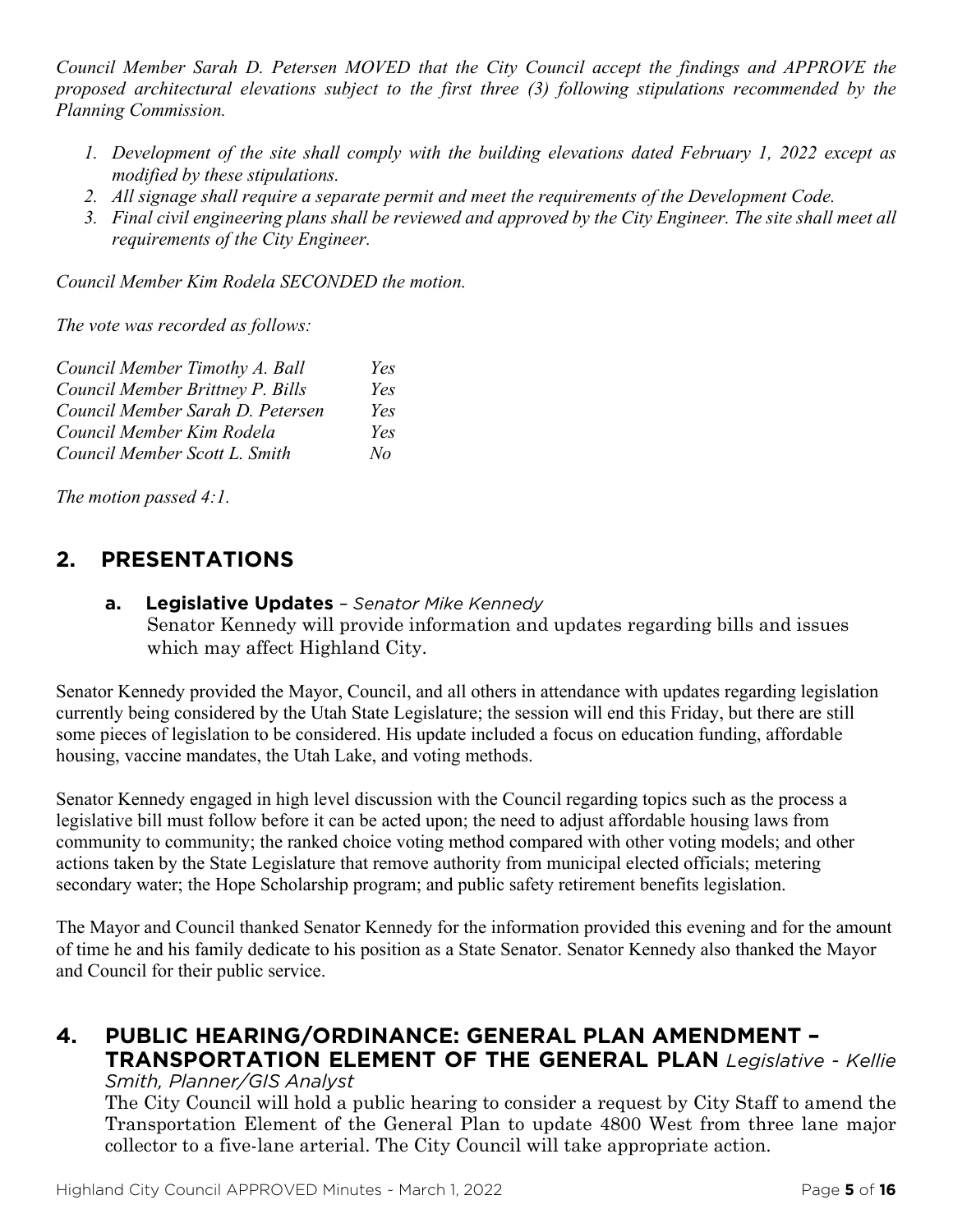Planner/GIS Analyst Smith provided background information regarding the adoption of the City's current General Plan, which includes a transportation element; In January 2022, Mountainland Association of Governments (MAG), Utah Department of Transportation (UDOT), Alpine City, Highland City, and Lehi City commissioned a study "to evaluate traffic operations and connectivity for the eastern portion of State Route 92 (Timpanogos Highway)." The study considered major intersections from Lehi Center Street to Canyon Road as well as off-corridor locations. By 2050 the major intersections from Highland Boulevard to North County Boulevard are all projected to operate at a level of service (LOS) of E or F. Three travel lanes in each direction will be needed on SR92 from the Commuter lane through the 5300 West (SR74) intersection. The study concluded that "there will be a need to widen one of the two primary roads into Alpine (5300 West or 4800 West/Canyon Crest Road). The study team determined that the widening should be done on 4800 West/Canyon Crest Road due to slightly higher future volume projections and better regional connectivity." The recommendation from the study is to widen 4800 W to include two northbound and southbound through lanes. Subsequently, the current proposal is to amend the General Plan to recommend a change to the Transportation Network Map by moving 4800 West, north of Ste Road 92, from a three-lane major collector road to a five-lane arterial road. She then introduced Ivan Hooper of Avenue Consultants, the entity hired by MAG to prepare the study and its findings.

Mr. Hooper summarized the work performed throughout the study, the purpose of which was to analyze State Road 92 and the needed improvements to accommodate traffic demands in the year 2050, as well as to identify potential connections to improve overall connectivity and traffic flow. The study includes several concept designs for the five-lane roadway with a turn lane including several connections. The different designs use standard cross-sections and adjusted cross sections to aid in making the construction more affordable. The project has been broken into three segments and cost estimates have been prepared for each.

Discussion among the Council and staff centered on population growth and projected buildout of cities in the County, with Council Member Smith noting he worries that there is always a focus on building bigger and faster without a great deal of thought for the neighborhoods that are directly impacted by the growth; he asked what population data was used as a basis for the findings of the study. Mr. Hooper stated that it is correct that the projected growth for this area is relatively modest in comparison with the rest of the County, but delay in congestion is not linear and once an area reaches a 'tipping point', there will be a dramatic increase in congestion.

Mayor Ostler asked why the decision was made to propose the widening of 4800 West instead of the Alpine Highway. Mr. Hooper stated that higher volumes were shown on 4800 West, approximately 70 percent higher. Council Member Bills suggested it is likely the higher volumes are related to school traffic during peak commute hours. Mr. Hooper stated that may be true; the traffic study was conducted when school was in session, but the counts were adjusted slightly to take into consideration the COVID-19 pandemic and the fact that many people were not commuting to and from work.

City Engineer Spencer then provided a video taken this morning by a drone during the latter part of the school commute time; he identified the congestion points that would be addressed by the proposed amendments. He added that the reason the amendments are being proposed at this time is for the City to be able to submit grant applications to MAG to assist in funding the project. He then noted he understands that many people who live along the corridor are very concerned, and he agrees with those concerns as he can recall the previous conditions and configuration of the road; however, there are problems on the road and the City is seeking to solve those problems for all residents. Unfortunately, based upon only having concept studies at this point, it is difficult to determine exact impacts that residents can expect to experience. There is still a great deal of discussion that needs to take place and he is hopeful it will be possible to make the right decision that will make it possible to do enough to address the problems, while minimizing the impact for existing residents.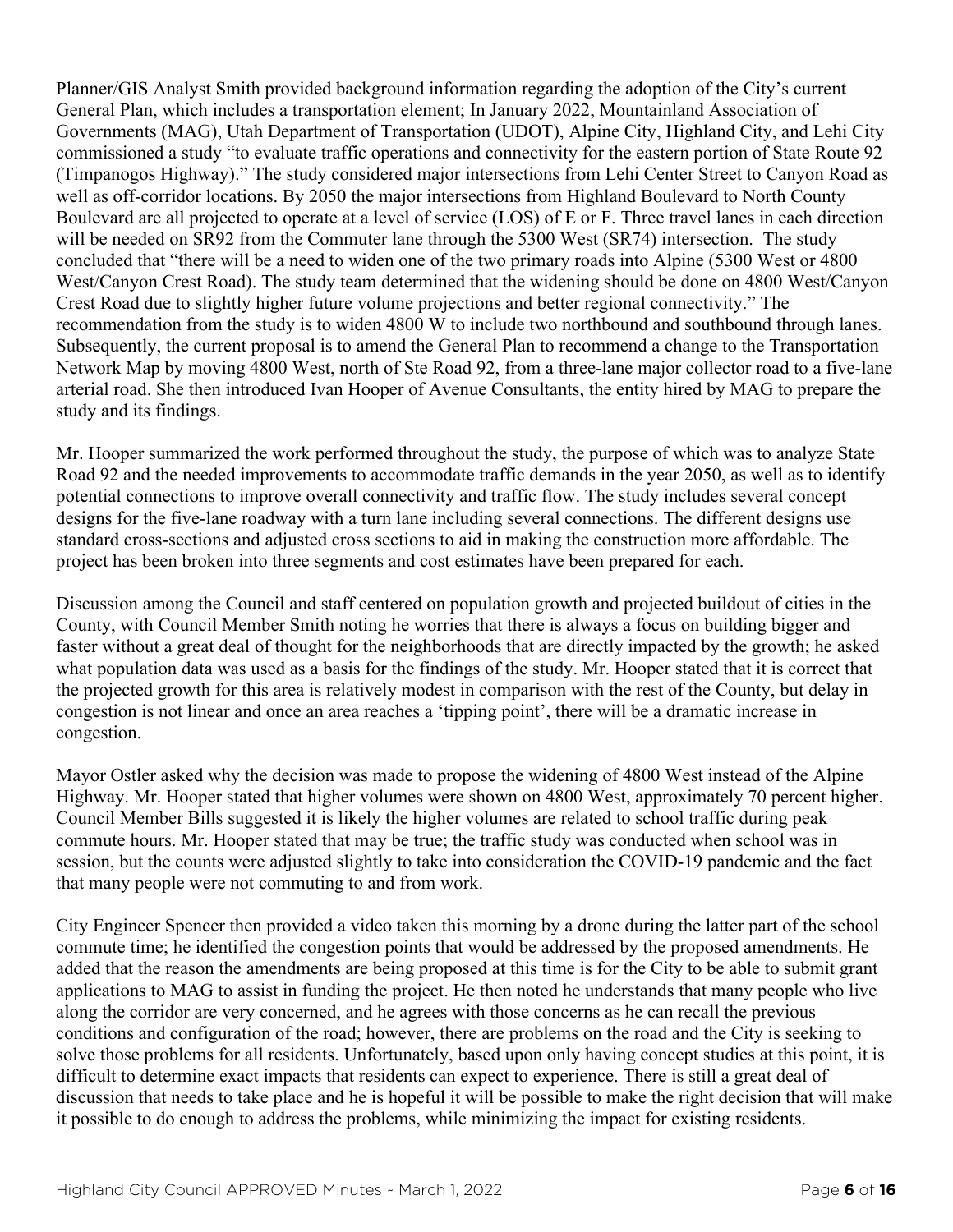Mayor Ostler asked if the proposed road width is 106 feet, to which Mr. Spencer answered no and indicated the right-of-way will be between 80 and 90 feet. A concept for this width would be less invasive for existing residents and will not include a significant road shoulder. However, there are a fair number of bikers in the area, and it would be beneficial to include a multi-use trail along the roadway. Mayor Ostler inquired as to the amount of the project cost that the City will be responsible for. Mr. Spencer stated that the City's match for MAG funds would be 6.77 percent. He has approached UDOT about them participating in the local match costs, but if they are unable to, the matching funds would be split between Alpine and Highland.

Brief high-level discussion among the Council centered on other transportation projects in the community and traffic counts/population projections that contributed to the findings of the study. The Council indicated they would like to educate students at schools in the area about other transportation options, the importance of carpooling, and different driving routes. They also indicated they would like to obtain current and future school enrollment numbers to ensure that actions are not being taken to build a road that may not be used heavily as school populations decrease over time.

#### *Mayor Kurt Ostler opened the public hearing at 9:01 pm.*

Stan Biesele stated he lives at the corner of 4800 West and 11000 North and 20 years ago when he moved his family there it was a quaint two-lane highway; over the years, that has changed dramatically, and the area now consists of increased housing and businesses as well as four-lane highways. He feels he can speak for everyone when he says the reason he came here was because of wide-open spaces, unobstructed views, and low-density housing, but that is all disappearing. He does not see that widening the road will benefit Highland in any shape or form; instead of spending millions of dollars to widen the road, the City should make it less convenient for people to use it. This project will only benefit the rampant growth in Alpine. It will not benefit Highland at all, and he likened the road project to 'paving paradise'. He stated that people who want high-density residential development and a bunch of shopping areas, they should move to West Valley City. He stated that he knows that the decision has already been made, is not sure who in Highland will benefit from this project, unless the City 'has its hands in the pockets of developers'.

Council Member Bills emphasized that no decision has yet been made regarding this proposal; all Council Members continue to receive emails about this issue, and they are carefully considering it. She has a stake in Highland City as a resident of the community and she wants to make decisions that benefit the entire City. Council Member Peterson agreed.

Scott Fuller stated he lives on Stoney Brook Lane and noted that this topic has clearly touched a nerve in the community. In listening to the presentation tonight, something struck him and that is that the primary considerations for the proposal to widen 4800 West are volume and connectivity; not once was safety discussed. The Mayor mentioned the optional cross-sections for the road, but it is important to keep in mind the area this section of the roadway is travelling through. It is nothing like the area to the south, which is commercial development, a golf course, and school; the northern portion of 4800 West is exclusively residential, and the City needs to consider safety of children and animals. The Highland City General Plan indicates that one of the top priorities is safety when considering any project to be completed in the community; he reiterated that has not been discussed much yet, but the residents hope that will be a primary focus for the Council. He then noted the traffic study that informed this proposal considered southbound traffic; there is a 'mad rush' of traffic heading south to the school in the morning, but traffic patterns are likely very different in the afternoon. The Council needs to consider many different approaches to solving the perceived problems on 4800 West, including the recommendation made by Mr. Biesele to force different traffic routes for motorists in the area.

Ann Boyle stated she is also very concerned about safety on the road; she has two granddaughters that live in the residential area along the roadway. This project will not impact home values for her family and she is not concerned about sound; her top concern is safety. She indicated the traffic counts on Alpine Highway and Canyon Crest roads are nearly the same as 4800 West, yet the City is focused on this project even though it may not be safe. Very young drivers use the road at the present time and if it is widened, more traffic will use it and that will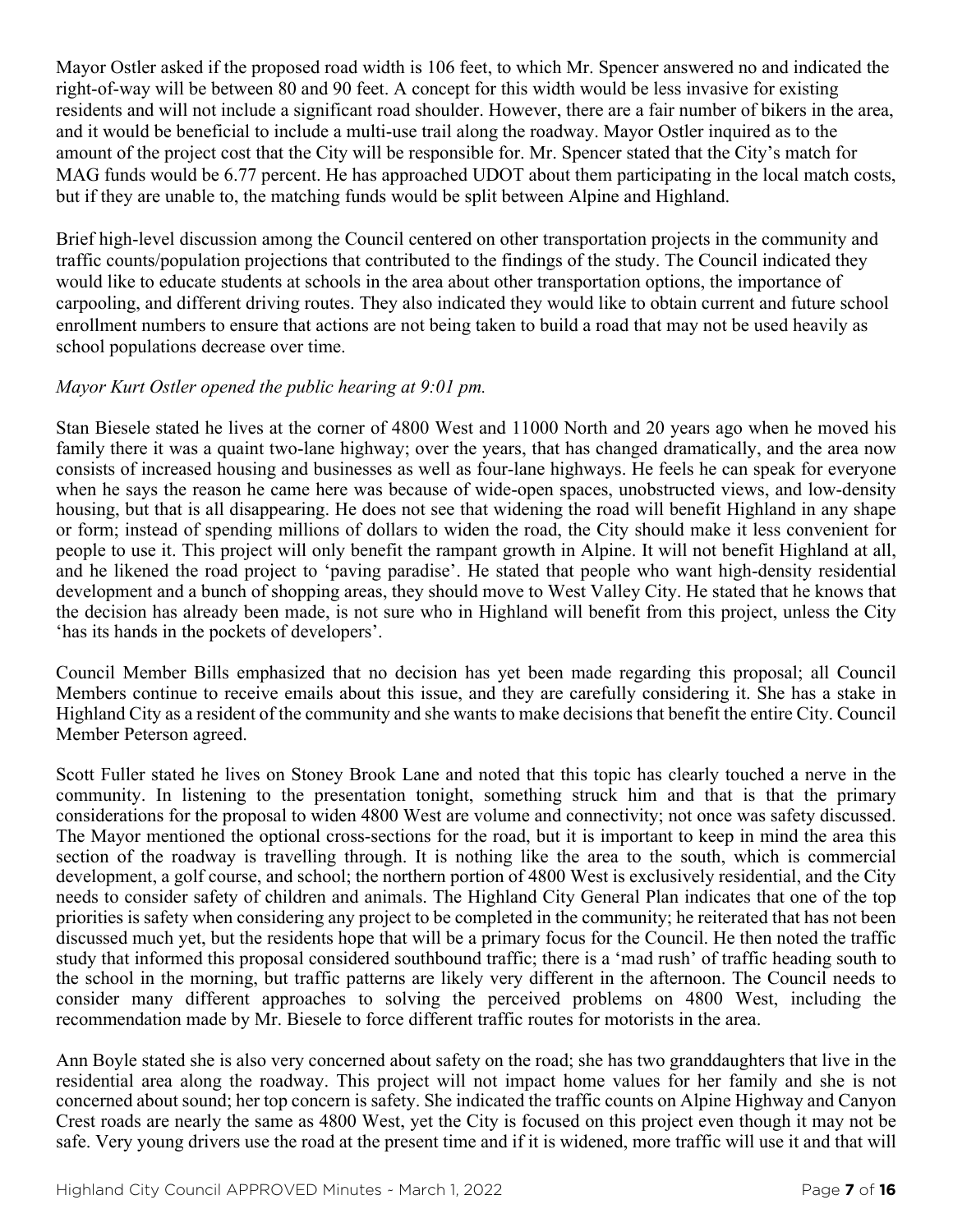increase the danger of the roadway. She does not understand why the City would consider widening the road to five lanes when the Alpine Highway is already wide enough to add an extra lane to handle traffic. She also suggested that intersections be improved to add two south bound lanes to the high school and that UDOT be contacted about adjusting the timing of the traffic signals. She likened the proposed project to 'using a bomb to kill a mosquito'.

McCall Aldredge stated she recently moved to Stoney Brook and her sister lives very nearby; she indicated she is a mother of two and her oldest daughter is autistic. While she was living in her sister's home, her daughter wandered from the home and nearly got struck by a vehicle. She stated there are many children who live in this area and sidewalks are so important. She shared data from the National Highway Traffic Safety Administration (NHTSA) regarding the number of children who are hit and killed by vehicles every year; five percent are killed if the vehicle speed is 32 miles per hour or less, but that number increase to over 40 percent if speeds are higher. She stated children are important and it is necessary to consider transportation projects with lower speeds and fewer lanes, and possibly a median with trees. There are studies that show that adding trees closer to the roadway actually serves to calm traffic. She added she is a real estate agent and she knows that this project will deeply impact the values of homes along the roadway.

Marilee Christopherson stated she is building a home on Stoney Brook Lane. When she learned of this proposal, she immediately contacted her sister who is a Professor at Brigham Young University (BYU), teaching classes on transportation planning. She stated her findings were that the proposal does not appear to consider anything but vehicular traffic; it is prudent to plan with all transportation modes in mind, including cars, pedestrian, cyclists, public transportation, and even equestrian. She emphasized that the project will traverse a residential area and not including sidewalks in the project is very concerning. She added she was attracted to the area because it is very peaceful, but this project will dramatically change that. It has been proven that decreasing the size of the road in an attempt to decrease traffic has the opposite effect and if 4800 West is widened, people that were previously using Alpine Highway will move to 4800 West to get to school because it will be faster. She stated that today she was driving on SR92 and there are many areas along that road that are five lanes in width; that is the same width that is being proposed for 4800 West and she asked the Council to envision that and determine if that is what they truly want for this area of the community.

Deborah Gardner stated she lives on Stoney Brook Lane; she noted at present there are only sidewalks on one side of 4800 West. She wondered if there will be enough room for sidewalks on both sides of the road if it is built to be a five-land road. She stated all the homes along that road are within the boundaries for Highland Elementary School and this is a terrible idea in terms of safety for those school children. She asked if children will be forced to cross the road to get to bus stops. More lanes mean more traffic and that does not make sense to her in terms of safety. All of the roads on the east side of 4800 West are dead end streets and there is no way for busses to turn around on those streets; this means that the bus stops must be on the side of the road or across the road where there are turnaround opportunities. She stated these issues should have been considered when the Planning Commission was evaluating the recommendation to amend the General Plan.

Rochelle Broadhead stated she lives on Stoney Brook Lane, and she has emailed the entire Council about this issue. She stated that she is a developer and when seeking a building permit for a project in Highland City, she understands she must follow land use regulations and guidelines; however, the proposal being made by the City does not comply with those same guidelines as the road widths and improvements do not comply with the current requirement for a 106-foot road width. The proposal to build an 83-foot road is well under the requirement. She added that when she is seeking a conditional use permit, she must notify hundreds of residents; yet the City is able to consider this type of project without notifying the public. She encouraged the Council to review the project and determine whether it complies with the City's current development regulations; she cannot see how the proposed project will enhance the City.

Jake Shoff stated he lives on Stoney Brook Court, and he concurs with everything that has been said tonight; he moved to Highland from South Jordan just two years ago because he was looking for an area with less traffic, a larger lot, and open space for his kids to play. He stated that this project is very irresponsible when considering the safety of the community. He noted from 11200 North to the Highland City entrance, there is no turn lane on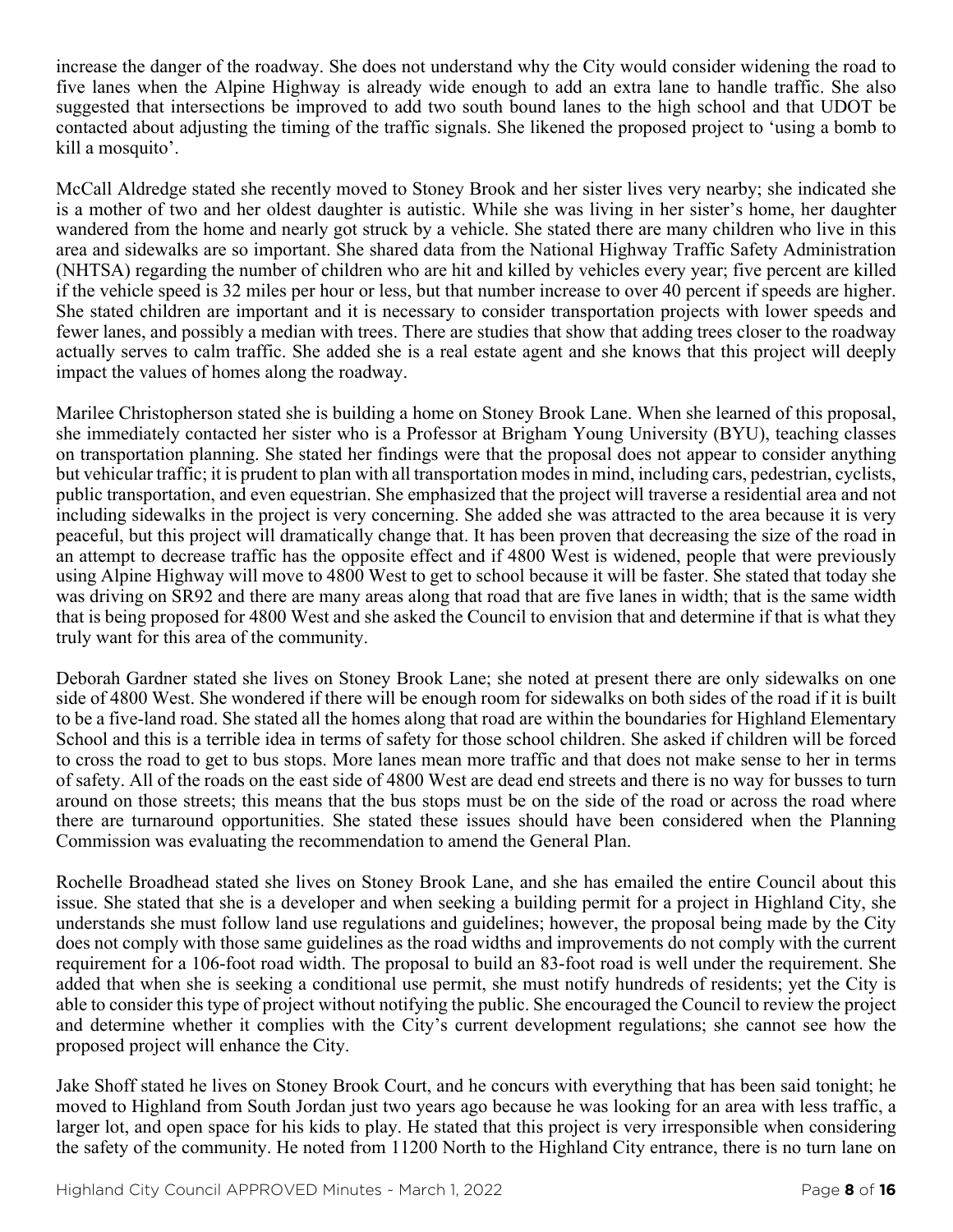the road; he hopes there are plans to add a turn lane as that would help to address traffic issues, especially around school areas.

Eric McDonald stated that he has lived in Highland for 20 years; he lives on 4800 West in one of the homes that will be most significantly impacted. There is no sidewalk in front of his home and his driveway is only 30 feet wide. He asked the Police Chief if it is easier to patrol an area with or without a road shoulder; under the current proposal, there is no road shoulder. The road is very dangerous, especially for pedestrians and cyclists and it is possible that the addition of a sidewalk will help address those issues, but the fact that the road will be five lanes wide will override those improvements. He urged the Council to consider the safety of the residents who live along the road and the safety of those that will use the sidewalks. He believes the current proposal is based upon a desire to minimize the width of the road in order to make the project more economically feasible, but it is appropriate to widen it to a width that is more appropriate at this time, rather than deferring additional improvements to the future. He added the sound generated by the road is so problematic, to the point that he wears headphones when he is in his front yard. If the City is going to proceed with the project, they need to do it right the first time, which means widening it to the appropriate width, include sidewalks and possibly a sound wall. This could mean that his home will be taken, but the City should do those things if the project is truly warranted.

Spencer Robinson stated the project will directly impact him. Currently the road is safer than it will be if the City proceeds with the proposal; traffic backs up, but when it is backed up it moves slower through the residential areas. If the road is widened, those living on the street will be forced to back out of their property into the street and this is very concerning. If the road is widened, speeds will increase and those living there will no longer have a rural feel and it will be dangerous for them to get in and out of their properties.

Amy Olsen stated she lives on the corner of 4800 West and Jonathon Road, and she would be impacted by the proposed project, namely the increased noise generated on the roadway. She contacted UDOT to understand the methods they use to abate noise and they indicated this is a type one project, which means construction of a highway, or substantial horizontal or vertical alteration of an existing highway, or addition of through traffic lanes. UDOT defines 67 decibels at the exterior of a residential area as the trigger point for pursuing noise abatement. She stated her neighbors have already indicated the noise level on the existing road is 100 decibels. She stated she really likes the idea of two lanes to the south and one lane to the north, but if that request is not honored by the Council, the City really needs to consider similar noise abatement, which means the installation of noise walls making is possible for residents to have some enjoyment of their outdoor spaces.

Shane Davenport stated he also lives on 4800 West, and he agrees with the comments that have been made; less than a year ago, Mayor Ostler called him and asked for his input about the roadway. He had the chance to share his frustrations at that time and he thanked the Mayor and Council for now taking the time to listen to concerns of the residents. He stated that he is also very concerned about safety; the project will remove the park strip from the sides of the road, narrow travel lanes, and add two lanes. His home is one of the closest to the roadway and he will need to cross two travel lanes just to get out of his driveway. That is very dangerous. He has been working from home for the past two years due to the COVID-19 pandemic; many people have been doing the same and will likely not return to in-person work. This means that traffic should be reduced in the long term. He added his home office is at the front of his home, which gives him a view of the bus stop; each day when the bus stops to gather elementary aged school children, the high school drivers refuse to stop and pass it at high rates of speed; he believes the current proposal will result in a dangerous roadway and if the City does decide to proceed, it should be with modifications to ensure the project is done right the first time.

Tyler Hart stated he is from Alpine and the residents from that community were not informed of the project. The Alpine City Council has already voted to support the project before any residents were made aware of it. He stated that he called his Mayor who quoted scripture in response by saying 'it is better that one die that 99'. He stated that his home will be greatly impacted as he will lose 80 feet of his property. He stated it is admirable that the Highland City Council is at least listening to their residents before making a decision on this project.

Tatiana Lindsey stated she lives on Carlisle Avenue, which is one road north of Healey Boulevard; the roadway in that area will be just 83 feet wide and the sidewalk will be just three feet wide. She stated these are bare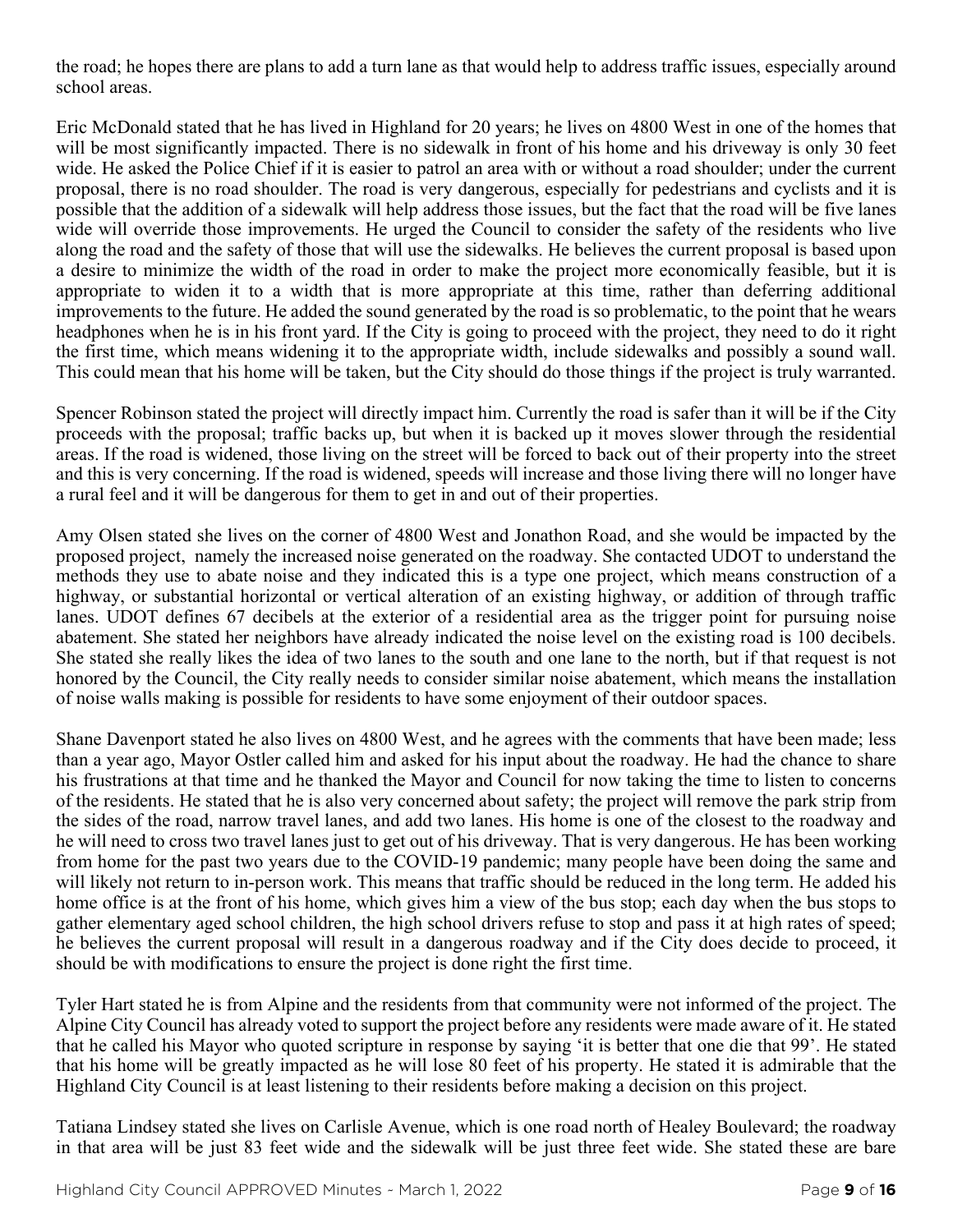minimums in terms of adequate widths; in the three years she has lived here, her stroller has been clipped twice. She and her neighbors submitted a referendum petition to Alpine City yesterday because the Council voted on this project without informing its residents. At the Planning Commission meeting two weeks ago, it was said that Alpine's population at build out will be 14,500; there is a study on the UDOT website that includes traffic counts for Canyon Crest and Alpine Highway. The counts are very similar and those two roads are also fairly balanced; there truly is not a need to expand the roadways as they are adequate to handle the current and projected buildout populations of the area.

Chad Broadhead stated he agrees with those who have spoken in opposition to the project; he stated that it makes no sense to proceed with this project at this time just because there is available grant funding for the project.

Ms. Lindsey reapproached and added that an additional thing she learned at the Planning Commission meeting is that this is an 'all or nothing' project; the City would not be able to complete just a portion of the roadway and, instead, would be required to complete the entire project whether it takes five or 25 years. She added that Alpine City has indicated they are not willing to consider taking homes for the project, but the MAG agreement indicates that if a City takes money for the project, they must be willing to condemn homes and land for the project.

John Ort stated his backyard abuts 4800 West and he agreed with those who spoke about current noise levels generated on the roadway; there is noise throughout the day as drivers push on their accelerator when driving by his home. The congestion only actually occurs between 7:00 a.m. and 9:00 a.m. Both issues need to be addressed, but they are separate issues; safety could be addressed by reducing speed limits on the road. There is no sound problem when cars are backed up, but there is a congestion problem. He stated that a connector road from the north could be stubbed from Alpine to reroute traffic into industrial areas and keep the residential areas intact. If the City is going to do anything, it would be something like widening the road at the points of congestion, but he does not believe a five-lane highway is appropriate; this would turn the area into a nonresidential space.

Chelsey Chen stated that Stoney Brook alone has 18 lots, which means there are 18 families with multiple vehicles trying to make a left turn onto a five-lane road. She already fears for her children's' safety when walking along the street as there are no traffic calming measures, such as stop signs, crosswalks, or speedbumps. She has a good view of the road and once a week there is a traffic accident. She is supportive of the concept of creating two south bound lanes and one north bound lane.

Wesley Warren stated that he has been following this issue for quite a while and from an outsider's perspective, congestion is not good, but it does keep traffic moving slower. It seems there are more creative options for solving the issues the City is considering; if he were a high school student, he may be enticed by an incentive for carpooling or other methods of reducing school traffic.

Deborah Shrock stated she lives on the corner of 4800 West and Timpanogos Highway. She is very much opposed to the project because her property will be severely affected. She will likely lose her block fence and mature trees on her property. She thanked the Mayor and Council for listening to the residents; she also thanked Mr. Spencer and indicated that she believes his position regarding the project has been somewhat changed after listening to the residents' concerns during the Planning Commission meeting. Until that point, she did not think the residents had been listened to. She feels that the Council is being forced to make a quick decision on this project in order to get a grant application submitted by March 17, but does not think that is appropriate. In the past there were regular traffic accidents near her home, but UDOT has taken measures to calm the traffic in that area and prevent accidents. She feels the City should explore those types of alternatives as well. She agreed with those that have said people moved to Highland for the way of life and they do not want a five-lane freeway running through the middle of their neighborhood and only to serve people travelling to Alpine.

Marcus Blair stated he also lives on Stoney Brook, and he is concerned about the safety of the kids in his neighborhood. He echoed the suggestions to reroute traffic to try to reduce the number of traffic accidents that occur in this area on a regular basis; he has seen accidents near the Chevron almost daily and many of them have been horrific. He is concerned about widening the road and increasing speeds in an area that is predominantly used by high school students; this will lead to increased traffic accidents and the danger presented to pedestrians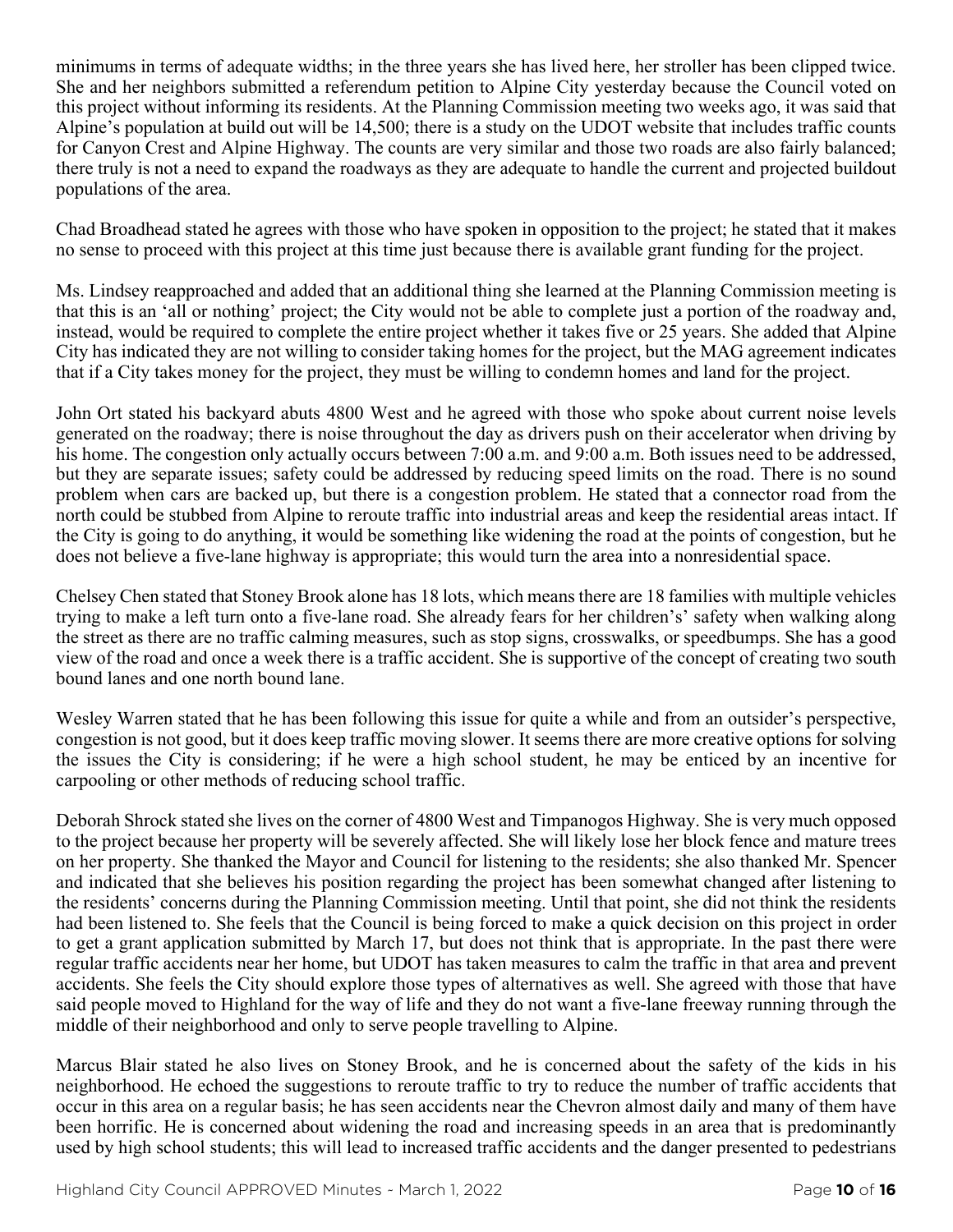and cyclists that are always out in the area. He appreciated the responses that have been given by many members of the Council when they have been contacted by their constituents and he urged them to consider whether there is really a need for more than one north bound lane. He also asked if any experimentation has been done to determine if adjusting traffic signals in the area will have an impact on traffic.

Lindsey Nagle stated she lives on Carlisle Avenue; she is concerned about how difficult it will be for her to get in and out of her own driveway, but she is more concerned about the increase in speeds if the road is widened to 83 feet. She asked if all these proposals are based on just one hour of congestion on the roadway. It seems like a project is being crafted simply because there is money available to fund it, but it is her opinion that the project is not warranted at this time.

Jerry Robinson stated he is representing those that live in the Snowflake Drive cul de sac and he agrees with the comments that have been made by those who spoke before him. He does not understand why the City is trying to push this project through so quickly when there is not one person arguing in favor it. He asked the Council to question why they would be supportive of the project.

Steven Stow stated he lives on SR92 near the Biesele's and his mother lives across the street; he moved to Highland 53 years ago. There has been much change since that time, but he has not complained once. However, last week he was very disappointed by the discussions that were taking place regarding this project. He was told that a decision has already been made regarding this project, but that he should speak in an effort to minimize the impacts of the project. He stated that the Alpine Highway was in place when he moved here 53 years ago; it was designated as a highway in order to handle the traffic load in the area. He has adjusted to changes since moving here, but he hopes that whatever decision is made regarding the current proposal is based upon safety. Last night he left his home on SR92 at 6:00 p.m.; he got into the turn lane on the road without waiting. This morning, he left his home later than usual to go to work; it was 7:30 a.m., but there was a great deal of high school traffic on SR92. He chose to drive to the west to the Alpine Highway to avoid that traffic and he feels that things could be done to encourage others to choose other routes. He thanked the Council for their time and consideration and indicated he understands they are in a difficult position regarding this project.

Chris Howden stated last Tuesday he voted yes for this project, but since reflecting on that decision, he would not have voted yes. His reason for voting yes last week as that he understands the need to respond to growth and in the spirit of being good neighbors. However, since reflecting on that decision, he recalled traffic conditions in other small towns he has lived in and he realized that maybe it is not a bad thing to have to deal with heavy traffic levels and that it may be possible to consider other options, such as installing speed tables on busy roads in the City to reduce speed limits.

Bryce Nelson stated he just finished construction of his home at the corner of Stoney Brook Lane and 4800 West; he does not think he would have built his home there if he knew that there would be a five-lane highway there. He does not think anyone can dispute that this type of project will impact the value of homes in that area. He understands the world does not revolve around him, but he feels that there is a great deal of data that is missing from this discussion and decision-making process. The Council has only been presented with information regarding funding options and traffic flow, but there is no connection between the two; there is consensus that most of the traffic is associated with the high school and this project would save them about 10 minutes per day on their daily commute, which translates to 45,000 minutes per year. This does not warrant the negative impact to property values. The payback period based on time savings for students is about 90 years and in the private sector that would not be enough to warrant a project of this cost. He understands the City may be able to access grant money, but it is important to recognize that grant money is also taxpayer money.

Devon Bybee stated that it also seems to him that the main goal of this project is to address a 20-minute period of congestion each morning where those who are most impacted are high school students. Otherwise, the road is not that busy. He believes that parents of high school students driving to school would prefer that the traffic be slower.

*Mayor Kurt Ostler closed the public hearing at 10:01 pm.*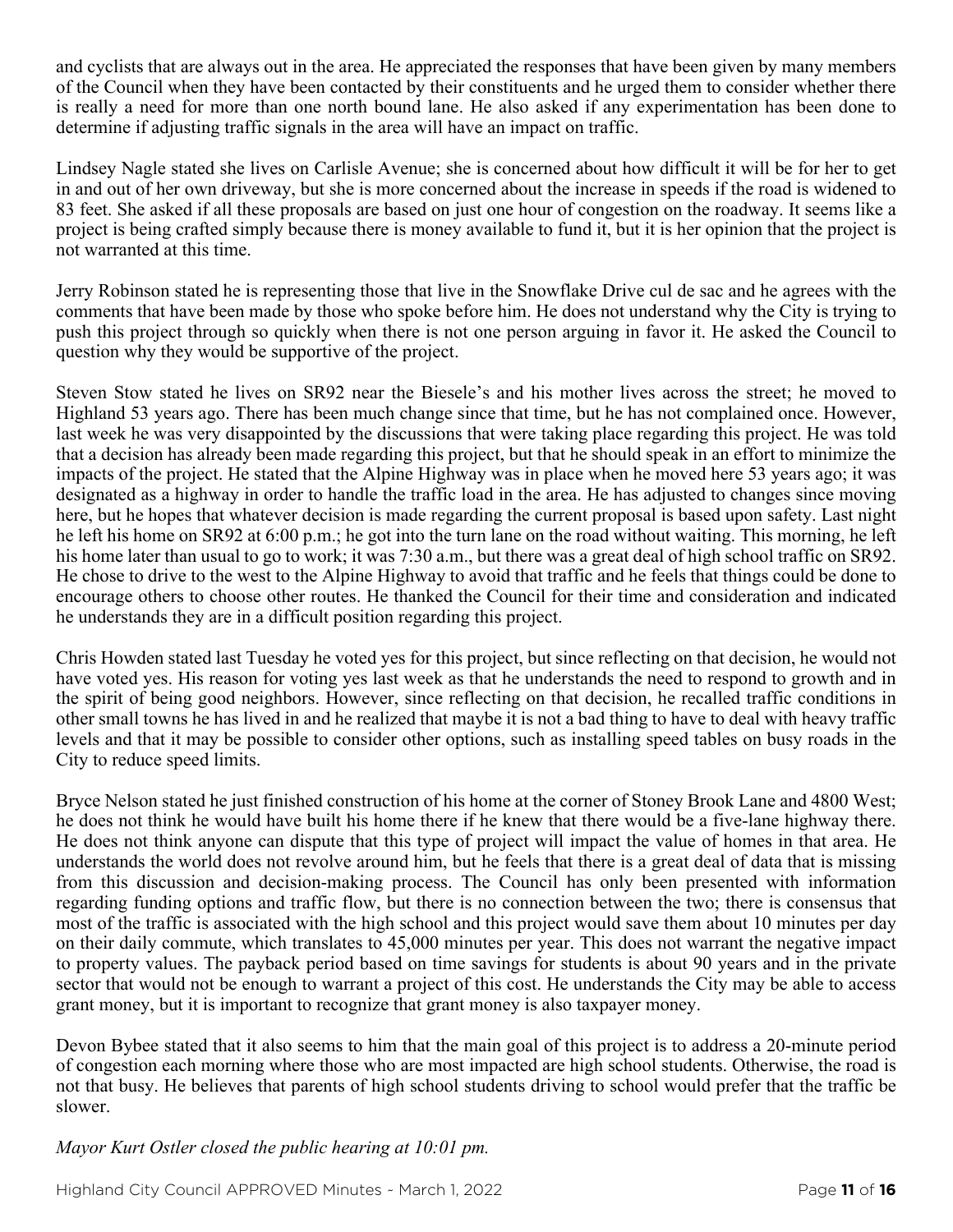Each Council Member expressed their gratitude to residents for speaking tonight and for sending emails to the Council to express their opinions and concerns; they emphasized their appreciation for the civil and respectful manner in which citizens have been able to discuss this issue and provide their feedback. They also indicated they feel they need additional time to digest the information presented by City staff and consultant and the feedback provided by the residents.

Council Member Rodela asked if Council acceptance of the current proposal and the funding request that would be submitted to MAG would provide any flexibility for considering other transportation improvement projects. Mr. Spencer stated that if the City applies for MAG funding, any funding awarded would be restricted for use on the project for which it was applied. Council Member Rodela then briefly addressed the comments made about the lack of focus on safety; she communicated that safety is the foundation of all decisions of the Council, but maybe it would be helpful to mention that more in discussions of these types of projects. She then stated that in the future she would like to consider an adjustment to the process that makes it possible for the Council to receive information from staff and hear public input regarding this, but with no action item listed on the agenda. This would add a default time period for the Council to contemplate the matter and digest any public input they receive regarding an item such as this.

Council Member Smith spoke to the growth of the City since he has lived here; it has always been important to him to maintain the quality of live that draw residents to live in this area. He appreciates the work done by staff and the expertise of the individuals that are monitoring important growth issues in the City, but he feels that often quality of life is sacrificed for quantity or growth. It is important to strike a balance that will preserve the quality of life and constructing a five-lane road does not make that possible; he thinks that, at the most, the road should be improved to three lane with a sidewalk or trail and traffic calming measures. He wondered why the City does not simply work with the high school or school district to develop a program that would provide for an issuance of a defined number of parking permits at the school and those students who do not have a parking permit will be required to carpool or use public transportation. He is not sure why every student in Highland and Alpine needs to drive their own vehicle to school every day; it is necessary to look at the root cause before spending millions of dollars to solve the symptom of the problem.

*Council Member Brittney P. Bills MOVED to continue this item for the proposed amendment the Transportation Element of the General Plan to update 4800 West from three lane major collector to a five-lane arterial to the March 15 City Council meeting to allow time to explore other options.*

There was a brief discussion regarding the implications of the motion; Mr. Spencer indicated that if the Council chooses not to amend the transportation element of the General Plan, the MAG funding application should be withdrawn; the deadline for submitting the final MAG application is March 17, but even if the Council feels uncertain about amending the General Plan, MAG will likely advise that the City withdraw their application in order to finalize the General Plan.

*Council Member Timothy A. Ball SECONDED the motion.*

*The vote was recorded as follows:*

| Council Member Timothy A. Ball   | Yes |
|----------------------------------|-----|
| Council Member Brittney P. Bills | Yes |
| Council Member Sarah D. Petersen | Yes |
| Council Member Kim Rodela        | Yes |
| Council Member Scott L. Smith    | Yes |

*The motion passed 5:0.* 

The Mayor called for a brief recess at 10:21 p.m.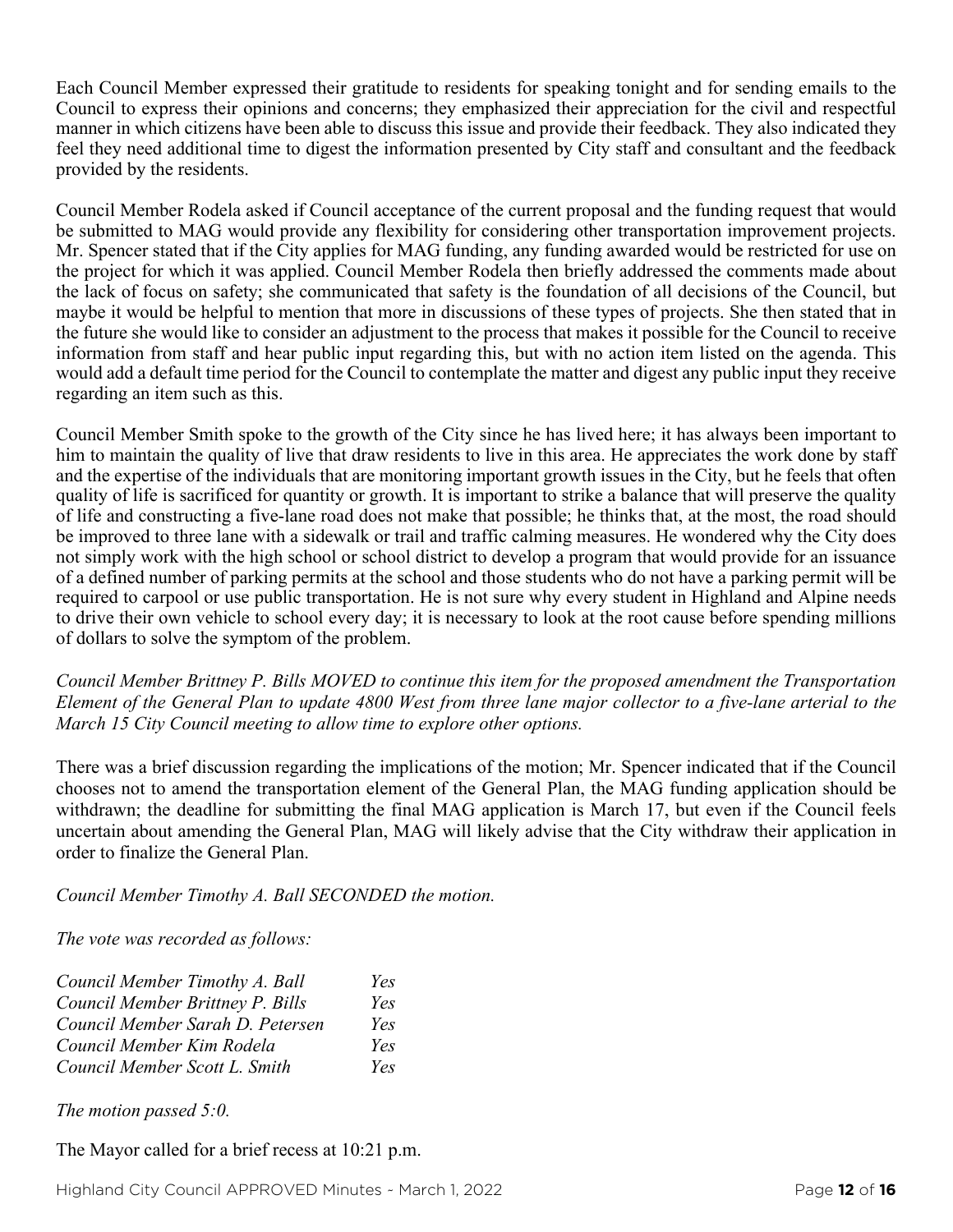# **6. RESOLUTION: VOTER PARTICIPATION AREAS** *Administrative – Erin Wells,*

*Assistant City Administrator*

The City Council will consider a request to approve Voter Participation Areas for the purpose of signature collection for initiatives and referendums as required in Utah Code 20A-7-401.3. The Council will take appropriate action.

Assistant City Administrator Wells explained that Utah Code 20A-7-401.3(1)(a)(ii) states: "a city of the third or fourth class shall, no later than January 1, 2020, again on January 1, 2022, and January 1 each 10 years after 2022, divide the City into four contiguous and compact voter participation areas of substantially equal population." The requirement of establishing voter participation areas will affect the signature requirements for Initiatives and Referendums and are outlined in Utah Code 20A-7-501 and 20A-7-601. Beginning in 2020, an eligible voter seeking to have an initiative submitted to a vote of the people or refer a local law passed by the legislative body for a city of the fourth class shall obtain legal signatures equal to 11.5 percent of the number of active voters in at least 75 percent of the City's voter participation areas. Due to a delay in the census numbers, the 2022 Voter Participation Areas were not available to adopt before the deadline of January 1, 2022. As a short-term solution, on December 7, 2021, the City Council adopted a resolution reaffirming the 2020 Voter Participation Areas with the intention to adopt new Voter Participation Areas when the census data was available. The 2020 census data is now available, and City Staff has worked with Utah County to establish the 2022 Voter Participation Areas. The four voter participation areas are similar in population size, with the exception of Voter Participation Area #4 which has a smaller current population to allow for the growth expected with the Boyer Ridgeview Project. The County has provided a proposed Voter Participation Area map in order to comply with this requirement and for Council consideration.

*Council Member Scott L. Smith MOVED that the City Council approve the Resolution creating Voter Participation Areas as required by Utah Code 20A-7-401.3.*

*Council Member Kim Rodela SECONDED the motion.*

*The vote was recorded as follows:*

| Council Member Timothy A. Ball   | Yes |
|----------------------------------|-----|
| Council Member Brittney P. Bills | Yes |
| Council Member Sarah D. Petersen | Yes |
| Council Member Kim Rodela        | Yes |
| Council Member Scott L. Smith    | Yes |

*The motion passed 5:0.* 

#### **7. ORDINANCE: MUNICIPAL CODE TITLE 6 ANIMALS** *Legislative – Brent Wallace, Code Compliance Officer*

The City Council will consider a request by Highland City Staff to amend several sections in Chapter 6.08 Animal Control Regulations and Chapter 6.12 Licensing and Registration in the Municipal Code. The City Council will take appropriate action.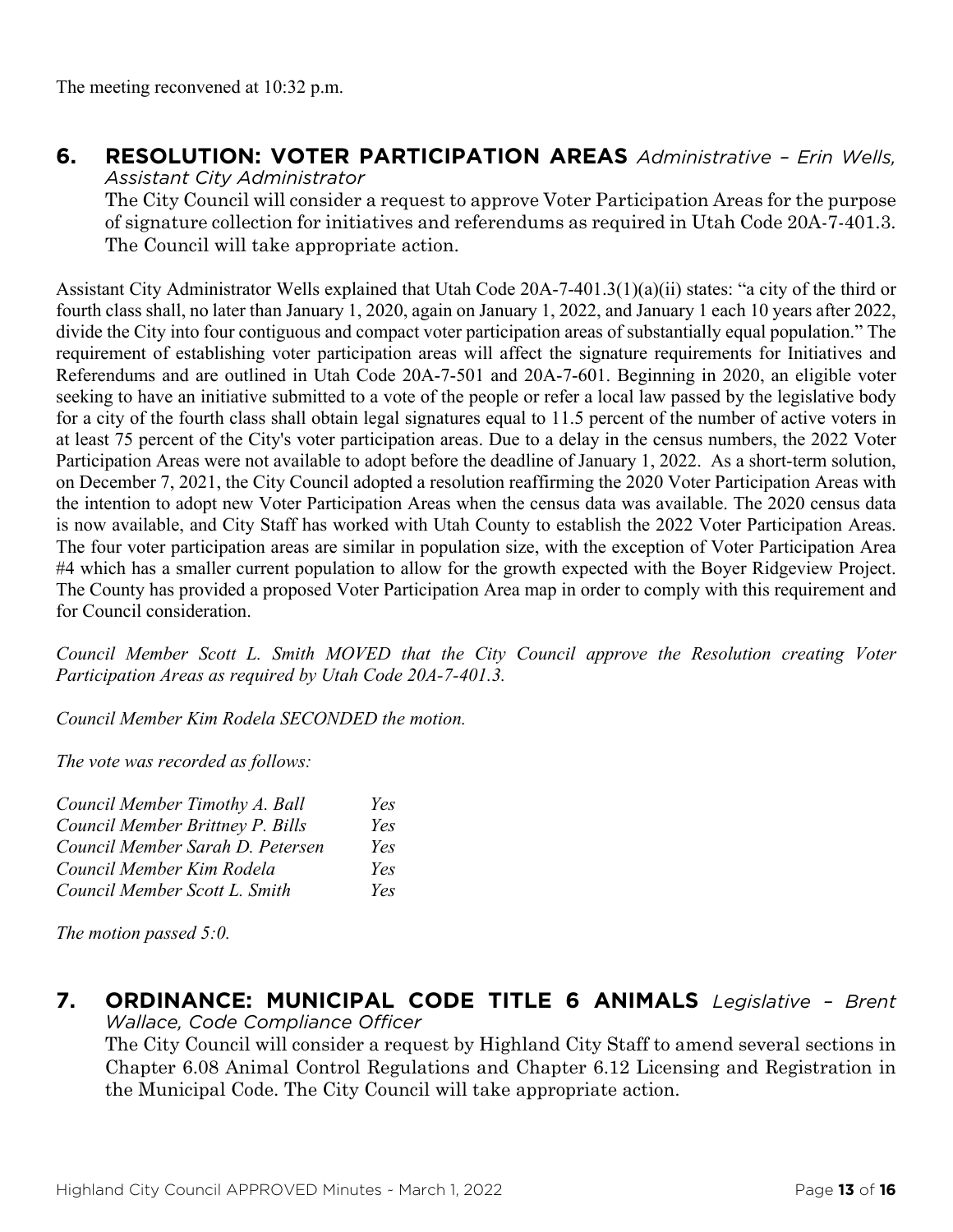Code Compliance Officer Wallace indicated clarification is needed on Animal Control Regulations to make them more understandable, enforceable and in line with current veterinary standards. The current codes related to Animal Control Regulations are ambiguous, unenforceable, and not current with accepted vaccination standards. There are three main areas where changes are needed: vaccinations, allowable numbers, and disturbing the peace. These changes are needed to update the Municipal Code for clarification so that violations can be reasonably explained, and violators brought into compliance. Relative to vaccinations, the proposed amendment includes changes to align with current vaccination standards. Staff contacted the following veterinarians: Banfield Pet Hospital Creekside in Draper, VCA Timpanogos Animal Hospital in Pleasant Grove, and the North Utah Valley Animal Shelter in Lindon. The current generally accepted timeline for rabies vaccinations for both dogs and cats is:

- First at 4 months
- Second at one year after first
- All boosters at three-year intervals after second

Highland's current code allows for two dogs unless an individual obtains a "Hobby Breeder's License" at which time they can have up to five dogs. This license is unique to Highland as most cities require a kennel license if an individual has more than the allowable number of dogs. In addition, it is difficult to enforce, as breeders must be limited to American Kennel Club registered breeds. Finally, it has unintended consequences as you don't actively have to be breeding your dogs to get a Hobby Breeder's License. In looking at neighboring cities, their allowable dog/cat quantities are as follows:

- American Fork 2 dogs, 1 litter, no limit on cats
- Cedar Hills 3 dogs, 1 litter, 4 cats
- Draper 3 dogs, 1 litter, 3 cats
- Lehi 2 dogs, 3 cats

Staff recommends the Hobby Breeder's License allowance be removed and residents be limited to three dogs. Highland's current code does not put a limit on the number of cats. Staff is also recommending a limit of three be added. Finally, changes to the section regarding disturbing the peace were made for the purpose of clarifying existing regulations. Staff recommends that the City Council approve the proposed ordinance amendments based upon the findings that the amendment is needed to update the Municipal Code and is consistent with standard current vaccination practices.

Mayor Ostler asked if these proposed amendments were publicly noticed. Assistant City Administrator Wells indicated there is no requirement for a public hearing relating to this issue.

Discussion among the Council and Mr. Wallace centered on the types of complaints he receives about animals throughout the City, with Mr. Wallace noting that he typically receives complaints about nuisance animals rather than the number of animals residents are allowed to keep. He added that the ordinance amendments include a requirement for the City to have two complaints about the same issue before taking enforcement action.

*Council Member Kim Rodela MOVED that the City Council accept the findings and approve the proposed amendment to several sections in Title 6 Animals of the Municipal Code with addition of the proposed amendment regarding litters.* 

*Council Member Scott L. Smith SECONDED the motion.*

*The vote was recorded as follows:*

| Council Member Timothy A. Ball   | Yes |
|----------------------------------|-----|
| Council Member Brittney P. Bills | Yes |